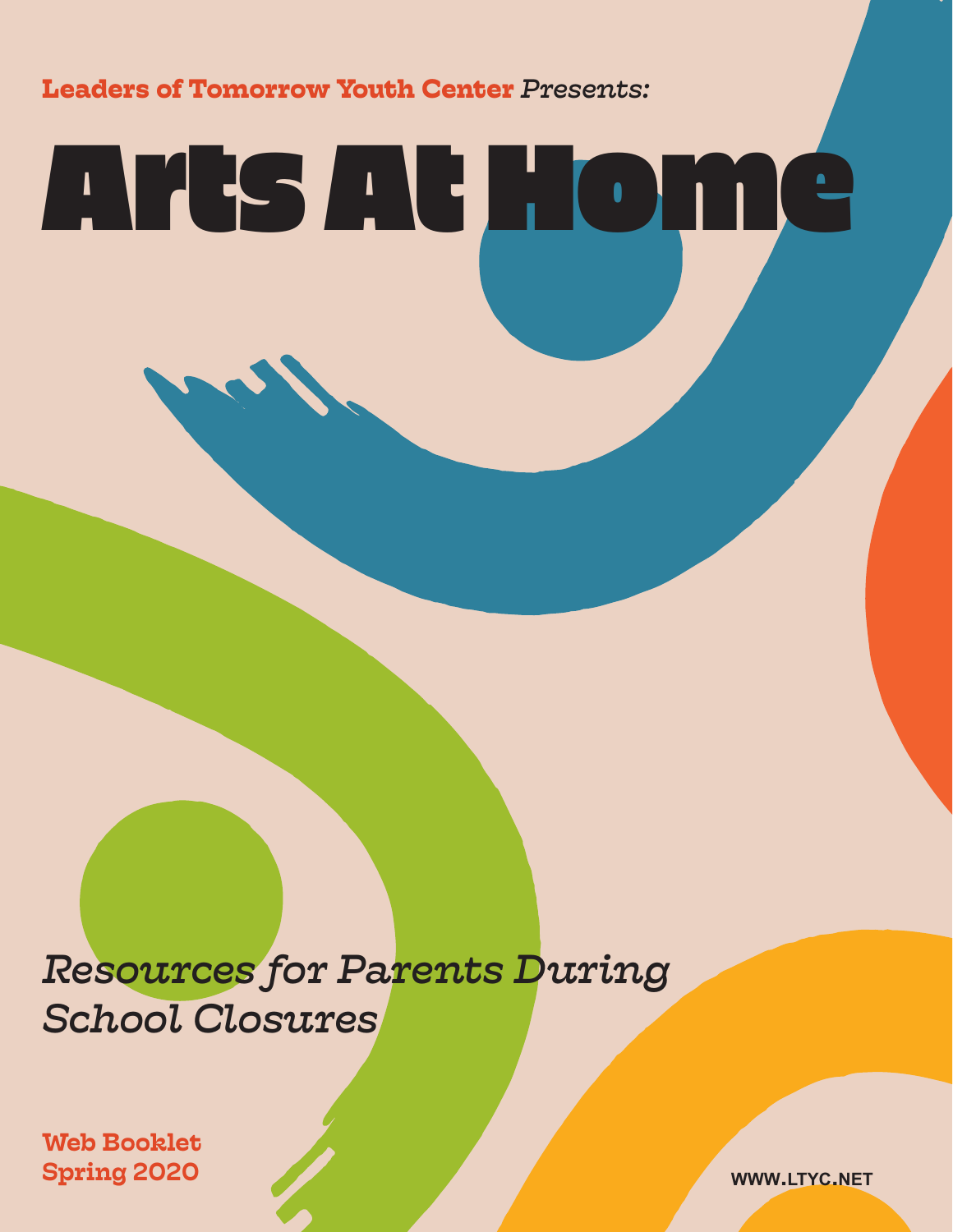# Creativity in Times of Crisis

*In the face of uncertainty and upheaval, the arts and art education are more important than ever.*

# Reduces stress and anxiety

Even if your child is not old enough to follow the news, life changes such as a new learning environment, isolation from friends, and other sudden restrictions can cause stress.

Stress in children can manifest in poor appetite, moodiness and aggression, trouble sleeping, and even a weakened immune system.

Engaging in creative activities like painting, dancing, singing, and writing has been shown to reduce stress, improve mood and overall health.

# Provides a constructive outlet

We are all learning just how hard it can be to stay home for days on end. Staying creative allows kids to direct their energy into activities that are not only fun, but foster personal growth, life skills, and academic success as well!

While schooling at home, it's important for students to keep their minds sharp and avoid falling behind. Staying creative helps students practice problem solving, making connections, and communication skills.

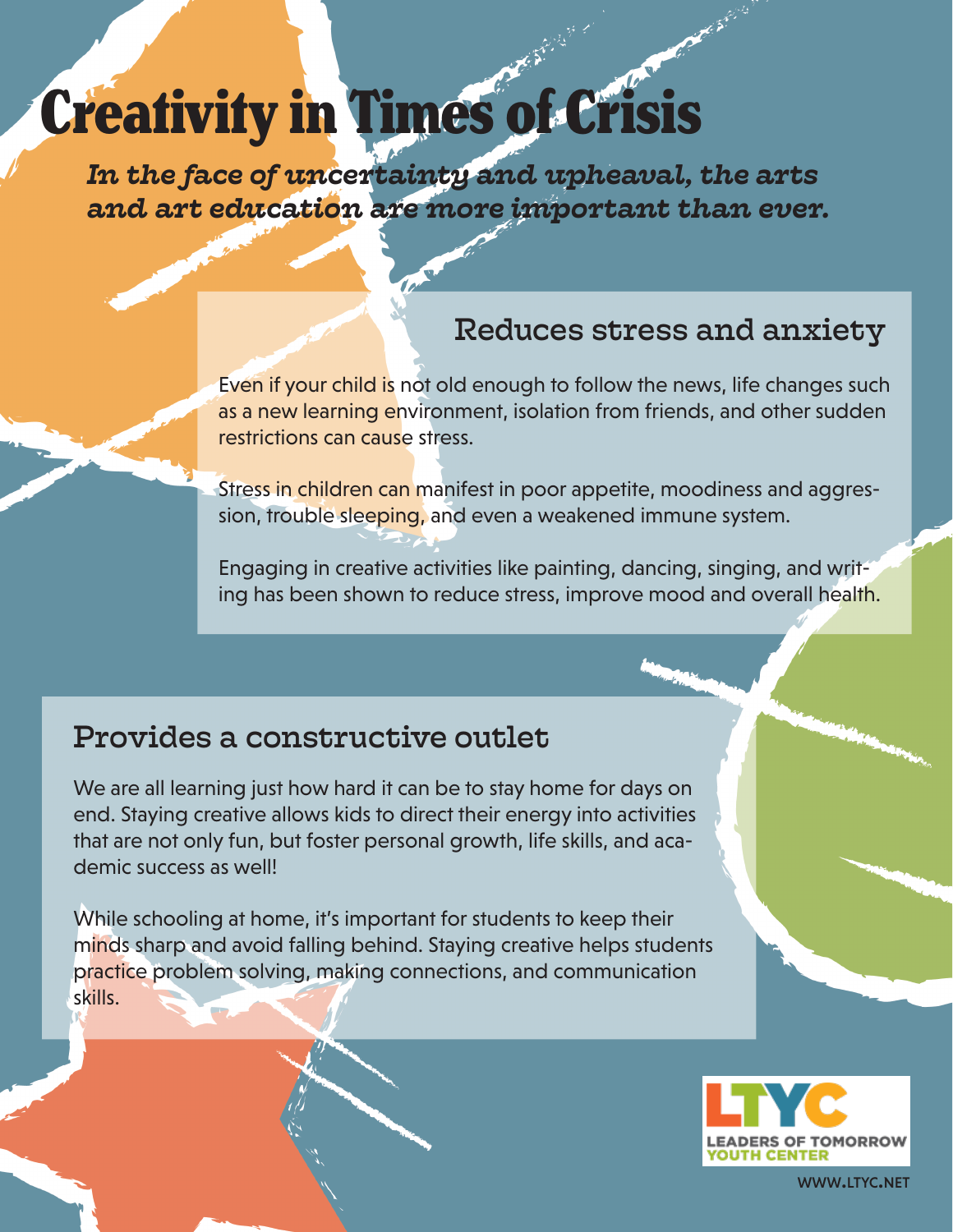# Tips for Parents New to Schooling from Home



### **Be familiar with ways to contact your child's teachers**

Learning packets, online classes, instructional videos- schooling from home is a lot to adjust to! Keep in mind that your child's school does not expect you to be a full time teacher. Your child's teachers are still here to guide learning and answer questions. Knowing the best ways to contact them for help will make the process easier.

### **Create a daily schedule that works for your family's needs**

Don't feel pressured to fill eight straight hours with productivity. Having multiple family members home during the day each with their own schedules and needs can be difficult. Create a schedule together with your child to find a balance that works for your family and helps your child stay on top of responsibilities.

### **Create a designated schoolwork area**

Find an uncluttered area in your home, away from distractions like toys and television, that can be a good work space for your child. Encourage family members to be respectful of your child's work time.

### **Be a self-care role model**

This is an undoubtedly stressful and uncertain time, and children are aware of this even if they are not old enough to understand the situation completely. A healthy routine can go a long way in maintaining normalcy and allowing your child to focus on school.

### **You don't have to do it all**

When feeling overwhelmed, find time to stop, breathe, and remind yourself that no one is expecting perfection. We are all doing the best that we can, and that's what matters!

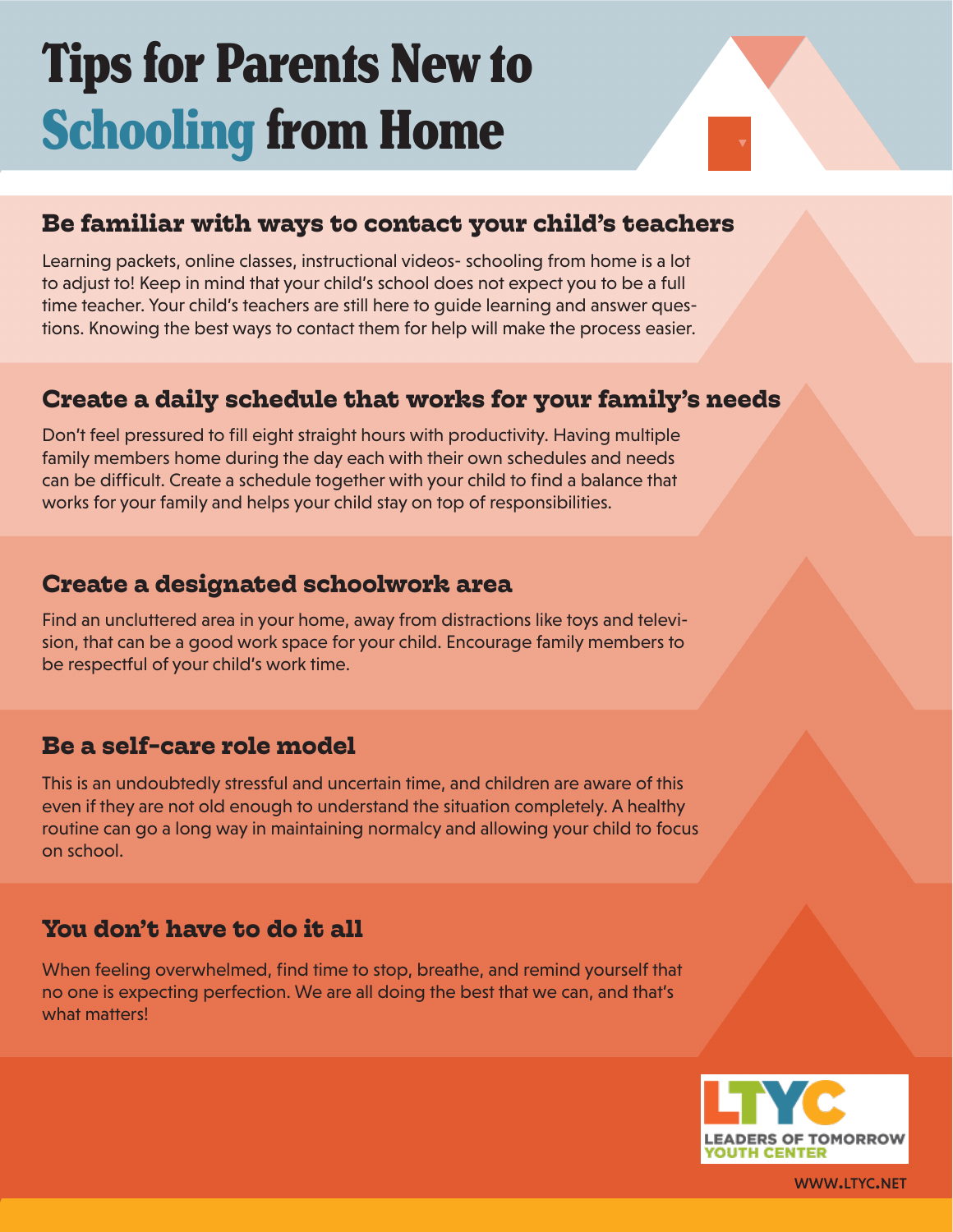# Ask Questions and Encourage Curiosity

What would happen if? How does it work? How can I change this? Why should I do this? If I could be/do/make....? Open ended questions encourage imagination and critical thinking.

# Allow Unstructured Time

Free play time, with no distractions from technology, is the best way to encourage children to get creative. Let them explore their ideas with any materials avaliable.

Four Ways to Encourage **Creativity** at Home

# Appreciate Their Efforts

Taking the time to show appreciation for their projects will make a lasting impact on a child's desire to continue creating. Ask about their processwhat gave you the idea? How did you do it? What would you do differently next time?

# Help Expose Them to the Arts

Watch a dance video on YouTube together; teach them the lyrics to your favorite song; draw pictures together. The more they are exposed to artistic expression, the better!

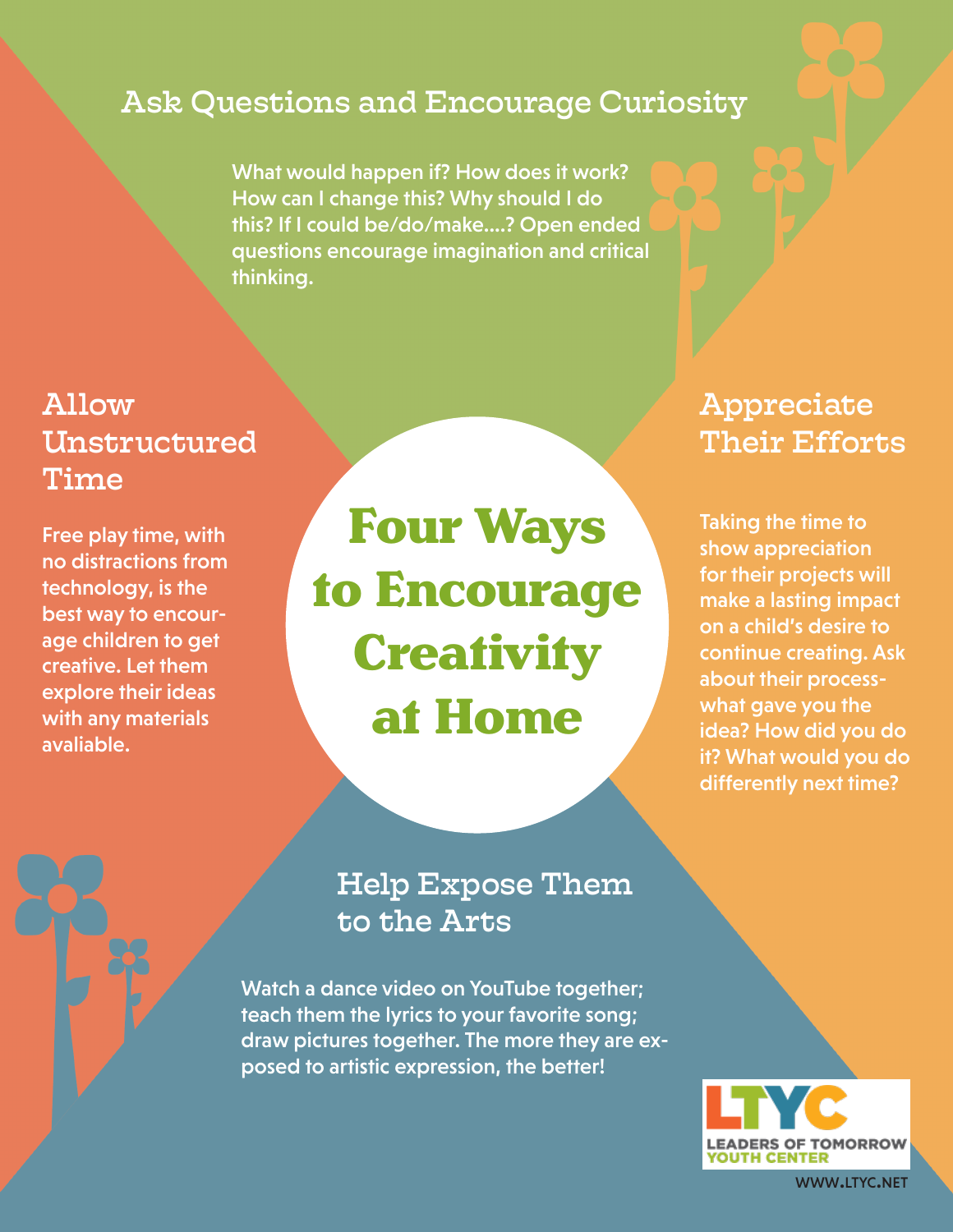### Creative Writing

# Journal Prompts

# *Writing topics to get your creativity flowing*

Who do you most look up to, and why? Describe a memory that makes you happy. Write about one place you want to travel to one day. How can you help make the world a better place? If you owned a restaurant, what would you serve? What would the restaraunt look like? Write a story about discovering a new species of animal. Describe a time you did something nice for a friend. What superpower would you most like to have, and why? Write about a time that you used teamwork to accomplish a goal. Write a story about time travel. Where would you go and who would you talk to? Who is your favorite fictional character? What do you admire about them? Ask a family member to talk about overcoming a difficult situation, and write their story. What wild animal would you most like to have as a pet? Think of a time you had an argument. How did you feel? How did you resolve the situation? What are three things you do to feel better when you feel sad? Describe a good memory with your friends. What is the best day you ever had in school? Describe one thing you wish to accomplish this year, and how you might do it. Who do you live with? Describe what it is like living in your home. Write a letter to yourself in 5 years. What would you put in a time capsule? Describe a time that you were brave.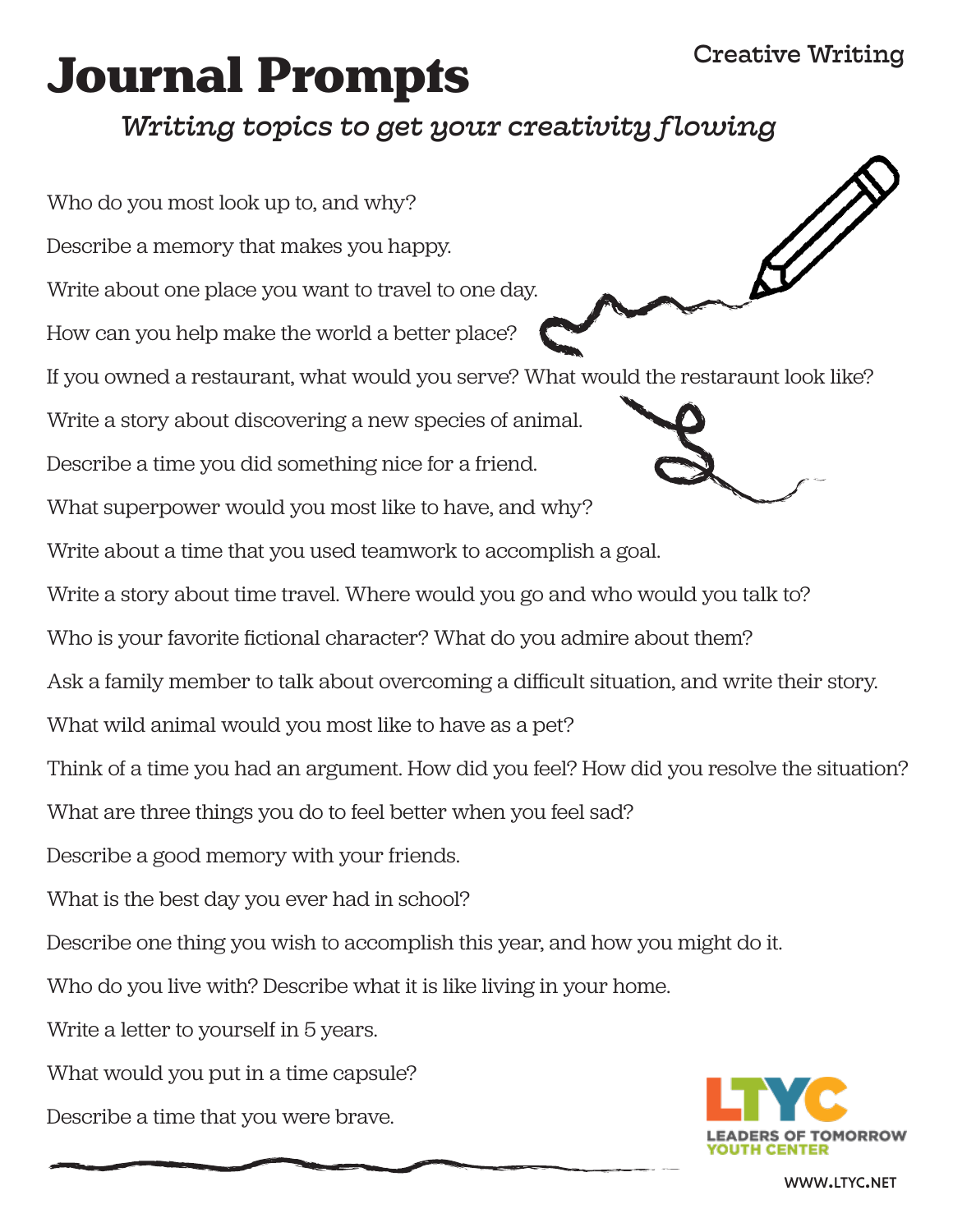# Creative Motions

#### Dance

# *Elements of Dance Mix-N-Match Activity*

In this activity we will create a series of movements that demonstrate each of the **elements of dance**: body, action, space, time, and energy.

| The elements of dance ask- Who? |          | Does what? Where? |               | When?    | How?         |
|---------------------------------|----------|-------------------|---------------|----------|--------------|
|                                 | A dancer | moves             | through space | and time | with energy. |

1. Circle a word in each box below.

2. Incorporate each of the words you chose into one or more sets of four movements. The resulting movements should utilize each element of dance.

3. If you'd like to take it a step further, choose a song with a tempo that matches your movements and practice dancing in time with the song.

#### Body:

| Parts of the Body |        |  |
|-------------------|--------|--|
| Head              | Torso  |  |
| Shoulders         | Legs   |  |
| Hips              | Elbows |  |
| Arms              | Knees  |  |
| Hands             | Feet   |  |
|                   |        |  |

#### Action:

| III PIACE (AXIAI) |       |
|-------------------|-------|
| Open              | Close |
| Rise              | Fall  |
| Stretch           | Bend  |
| Twist             | Turn  |

#### Space: Time:

| In Place | Travelling      |
|----------|-----------------|
| High     | Low             |
| Forward  | <b>Backward</b> |
| Sideways | Diagonally      |
| Line     | Zig-Zag         |
|          |                 |

#### Energy:

| Tight  | Loose  |
|--------|--------|
| Strong | Gentle |
| Heavy  | Light  |
| Sharp  | Smooth |

| Parts of the Body | Shapes the Body Makes |
|-------------------|-----------------------|
|                   |                       |

| Symmetrical  |
|--------------|
| Asymmetrical |
| Round        |
| Straight     |
| Twisted      |
|              |



# Crawl Scoot Roll Jump Slide Hop In Place (Axial) Traveling

| Quick        | Slow          |
|--------------|---------------|
| Steady       | <b>Uneven</b> |
| <b>Brief</b> | Long          |

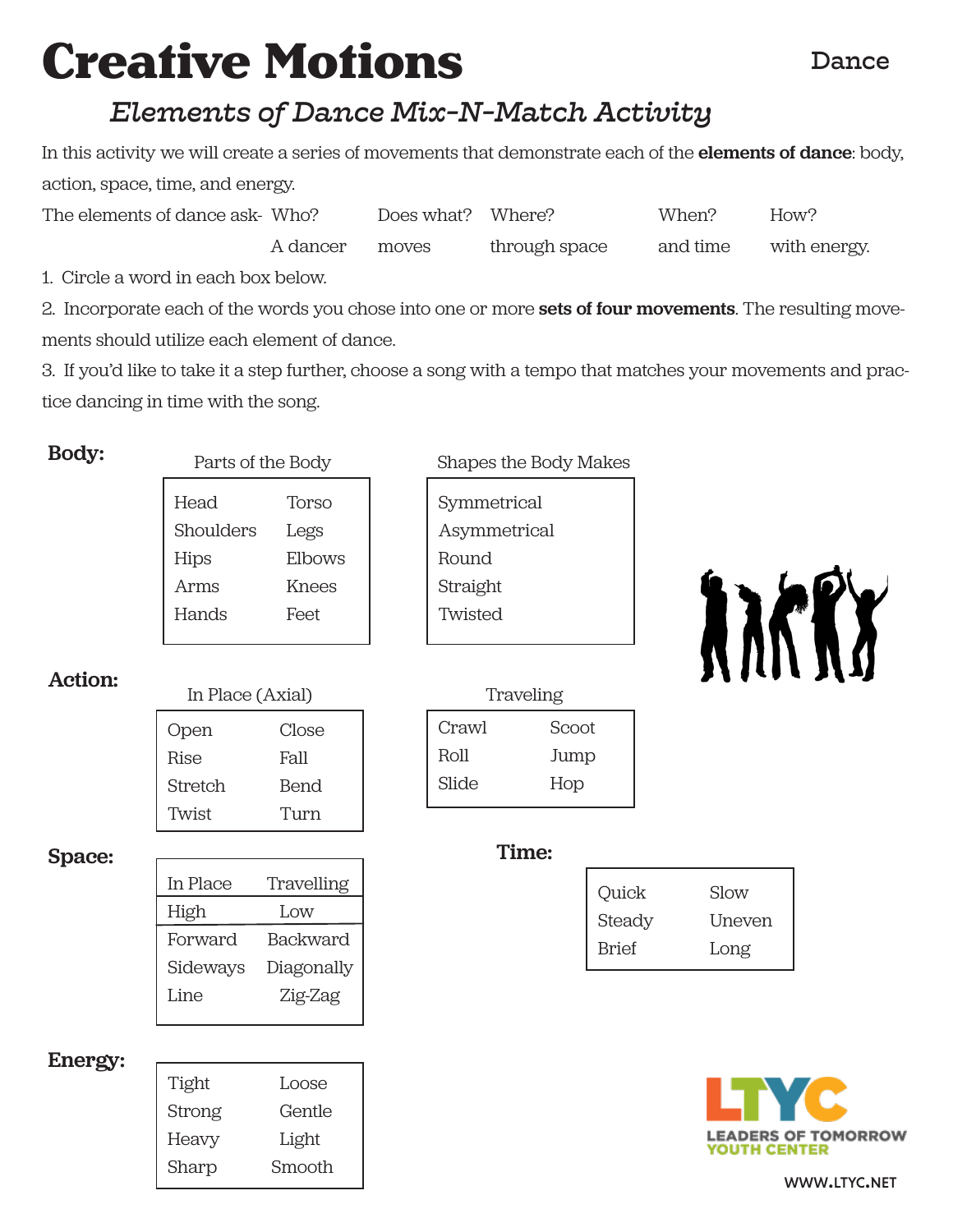# Embodying Emotion

### Theater

# *Acting with Emotions Excercise*

- Think about how your **body feels** when you are happy. Do you feel it most in your head? Your chest? For each of the emotions listed above, write down two words and a part of the body you associate with the emotion. Example: Sad- heavy, slow, shoulders. Happyenergetic, fast, hands.
- Using each of the words you wrote for each emotion, practice **moving with emotion** by walking around the room using your descriptions. Using our words for sadness from the previous example, we might walk around slowly with our back hunched like we are carrying weight on our shoulders. For happiness, we might move through space quickly with our hands swinging in front of our body.
- Next, think about how different emotions can affect how we **sound.** Are you louder when you are angry? Does your voice shake when you are scared? Write down how each emotion might affect how you speak. Consider: loud or soft, fast or slow, high pitched or low pitched, clear or shaky, etc.
- Next, use the descriptions you wrote for each emotion to try **adding feeling to your** voice. Choose a sentence below and practice saying it out loud with each emotion.

"May I offer you something to drink?" "Your mother called- she wants her pants back" "I hope you have a good time at the party." "I wonder what he thinks about my haircut."



• Now, put it all together! Pick an emotion and a sentence. Then, walk with emotion across the room and deliver your line!

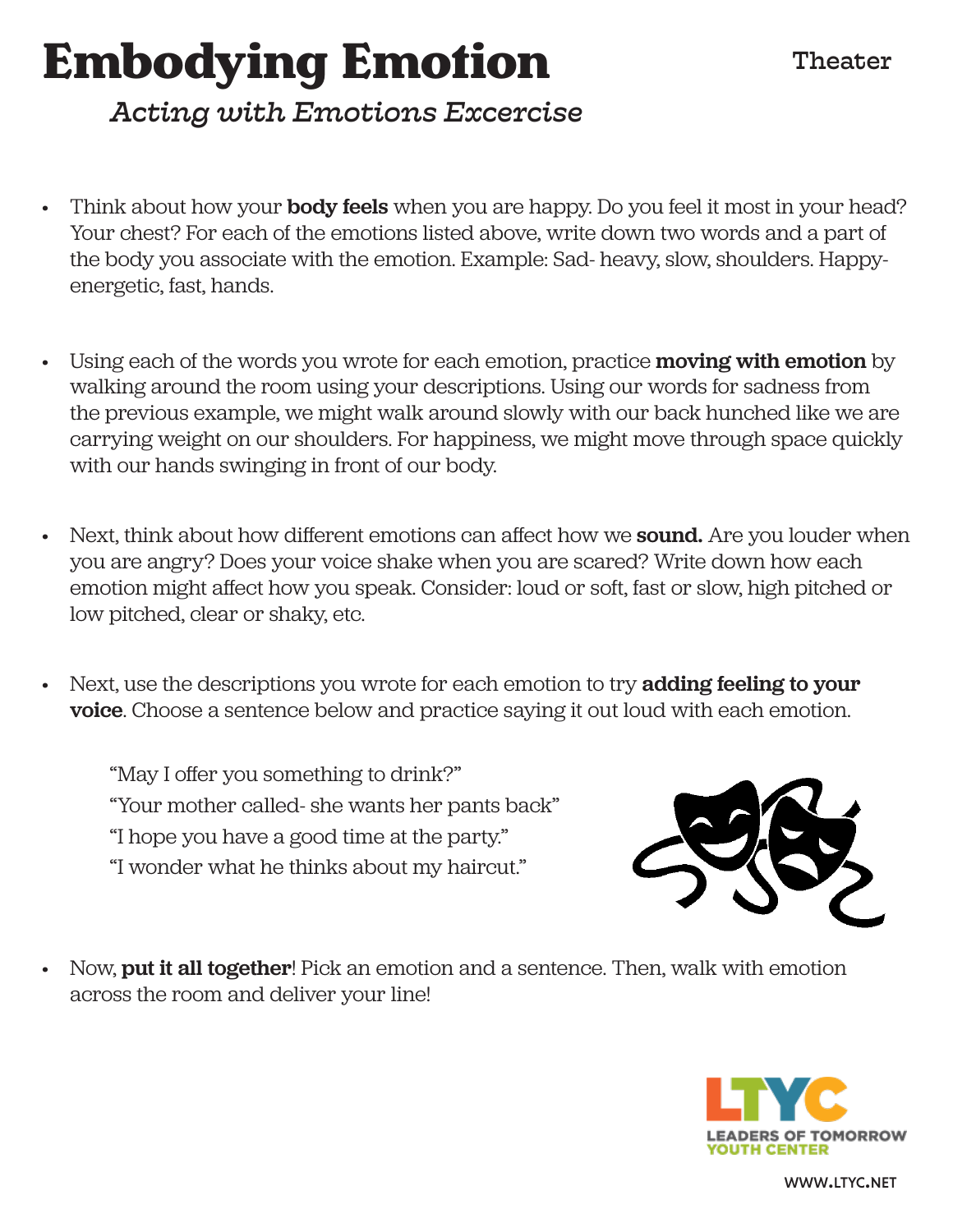# Pressed-Flowers Mobile

# *Celebrate spring with this crafty wall decoration*

#### Materials:

String Scissors Elmer's Glue 2 ft stick Fresh flowers Cereal box Parchment paper or printer paper Clothes iron



1. Go for a walk around your neighborhood and pick out a thick stick and at least four flowers- more is better.

2. Press the flowers: Place each flower between two pieces of parchment paper (or printer paper if you do not have parchment) and place a heavy book on top. Heat your clothes

iron to the lowest heat setting. Make sure there is no water in the iron- the goal is to dry the flowers. Next, remove the book, keeping the flower between the two pieces of paper. Gently press the iron on the flower and hold in place for 15 seconds. Let the paper cool for 15 seconds, then press again. Repeat this step until the flower is flat and dry.

3. Cut a cereal box so that it lays flat, blank side up. Place a flower on the cardboard and trace a circle around it. Repeat for each of the other flowers.

4. Cut the circles out and use Elmer's glue to gently press the flowers onto the circles.

5. While the glue dries, cut four feet of string. Tie one end of the string to one end of the stick, and the other end of the string to the other end of the stick. This will be how your mobile hangs on the wall.

6. Next, cut a string for each of the flower circles you made. Make each string a different length for visual interest.

7. Take a flower circle and punch a small hole in the top. Thread a bit of string through the hole and tie a knot. Tie the other end of the string to the stick. Repeat for each of the flower circles, leaving space between each string on the stick.

Optional: add acrylic paint to the stick or add beads to the strings before tying off for extra decoration.

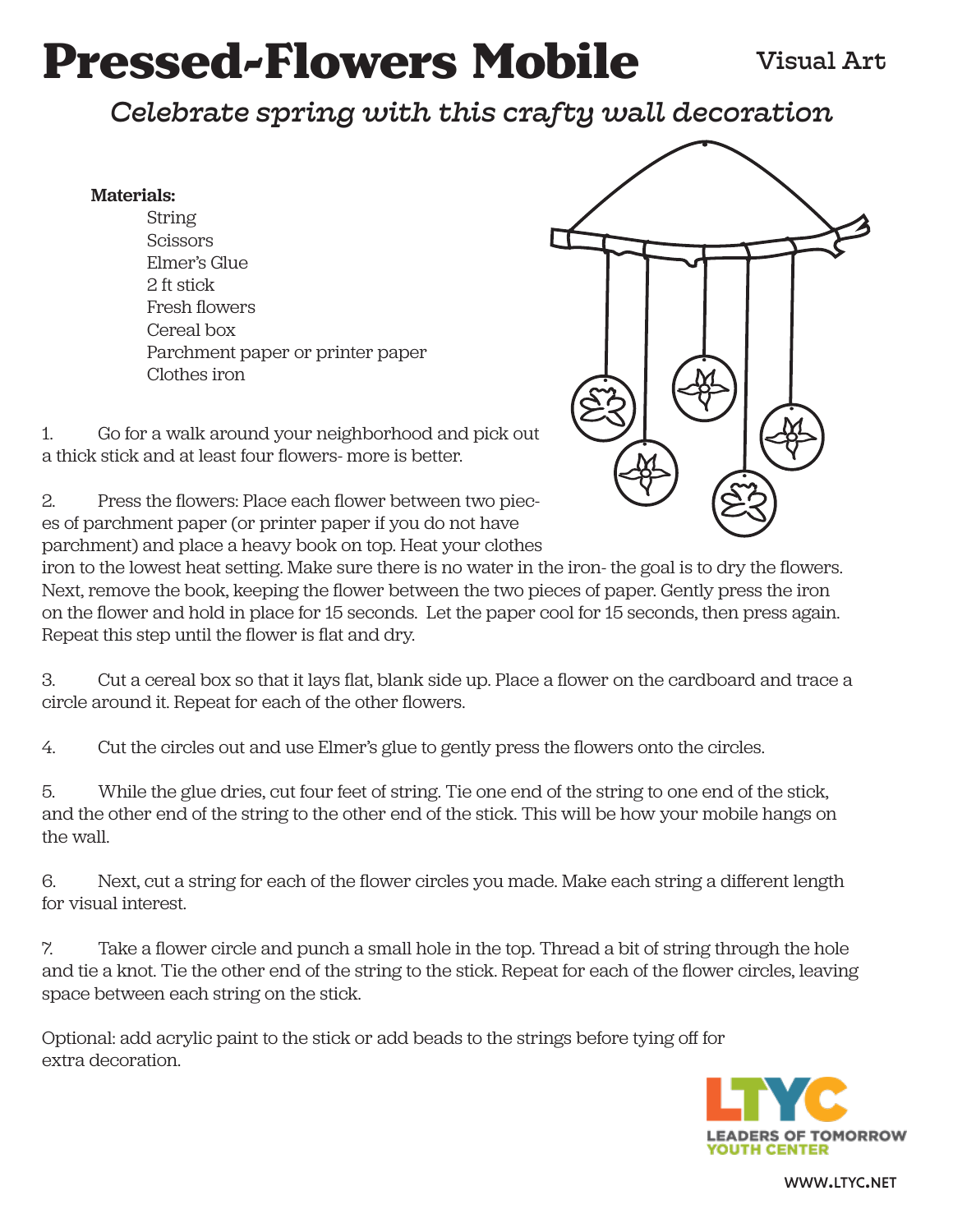# Stop-Motion Animation

### Media Arts Creative Writing

 $\begin{array}{c} \begin{array}{c} \end{array} \end{array}$ 

*Stop-motion animation is a technique in which objects are moved a little at a time, and each movement is photographed. The photos are then played together in order to show the motion of the object.*

#### Materials:

Smart phone or tablet Stop Motion Studio (free app for iOS and Android) Construction paper or printer paper Small toys

1. Write a short story. Your story should include:

#### 2-3 characters

A setting- the time and place where the story takes place A **plot**- this is what happens during the story. It has a beginning, middle, and end

Here's an example: At a **castle**, a **dragon** steals the royal treasure. The **knight** goes and slays the dragon. The queen gives the knight a medal for his bravery.

2,. On a piece of paper, draw the background. Your background should be the same as the story setting. In our example, our background would be a castle.

3. Choose a toy to represent each character. Toys with moveable limbs will be best, such as dolls, action figures, or legos.

4. Use the toys to act out the story. Each time a character moves, use a phone or tablet to take a picture. The more detailed you get with the movements, the smoother the final video will look.

5. Download the free app Stop Motion Studio on your phone or tablet. The app will take the photos you took and turn them into a video. You can also use the app to add narration and sound effects.

6. Play your stop-motion story for your family!

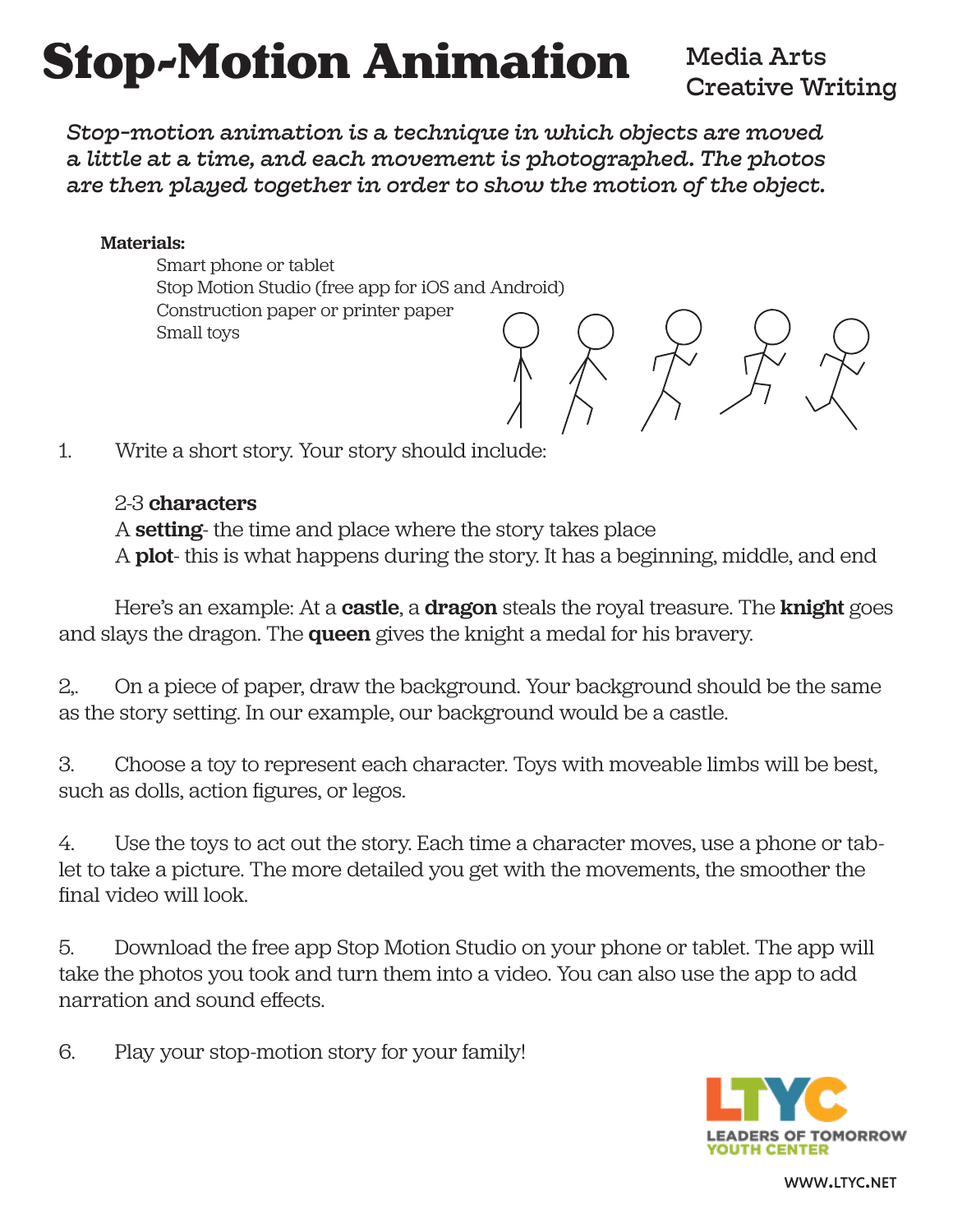# Self-Portrait Collage

# *Express yourself with this silhouette collage activity*

#### Materials:

Elmer's glue Tape **Scissors** Pencil Magazines Construction paper or printer paper



- 1. Create the silhouette
	- Tape a piece of construction paper or printer paper to the wall.
	- Turn out the lights in the room and sit in front of the paper. Use a small lamp or flashlight to shine on your head and make a shadow of your face appear on the paper on the wall. Move closer or further from the wall until your face silhouette appears completely within the paper, with about an inch of room on the sides and top.
	- Have another person lightly trace the silhouette onto the paper with a pencil.
	- Once the silhouette has been drawn, cut the silhouette out of the paper, keeping the outer part and setting the inner part aside.
- 2. Create your collage
	- Look through old magazines to find images that you feel represent who you are. It could be foods you like, your favorite color, animals, sports- anything. Cut these images out and glue them onto a piece of paper, overlapping so that no paper shows through.
	- Once the collage is dry, take the outer part of the silhouette you cut earlier and glue it on top of the collage.